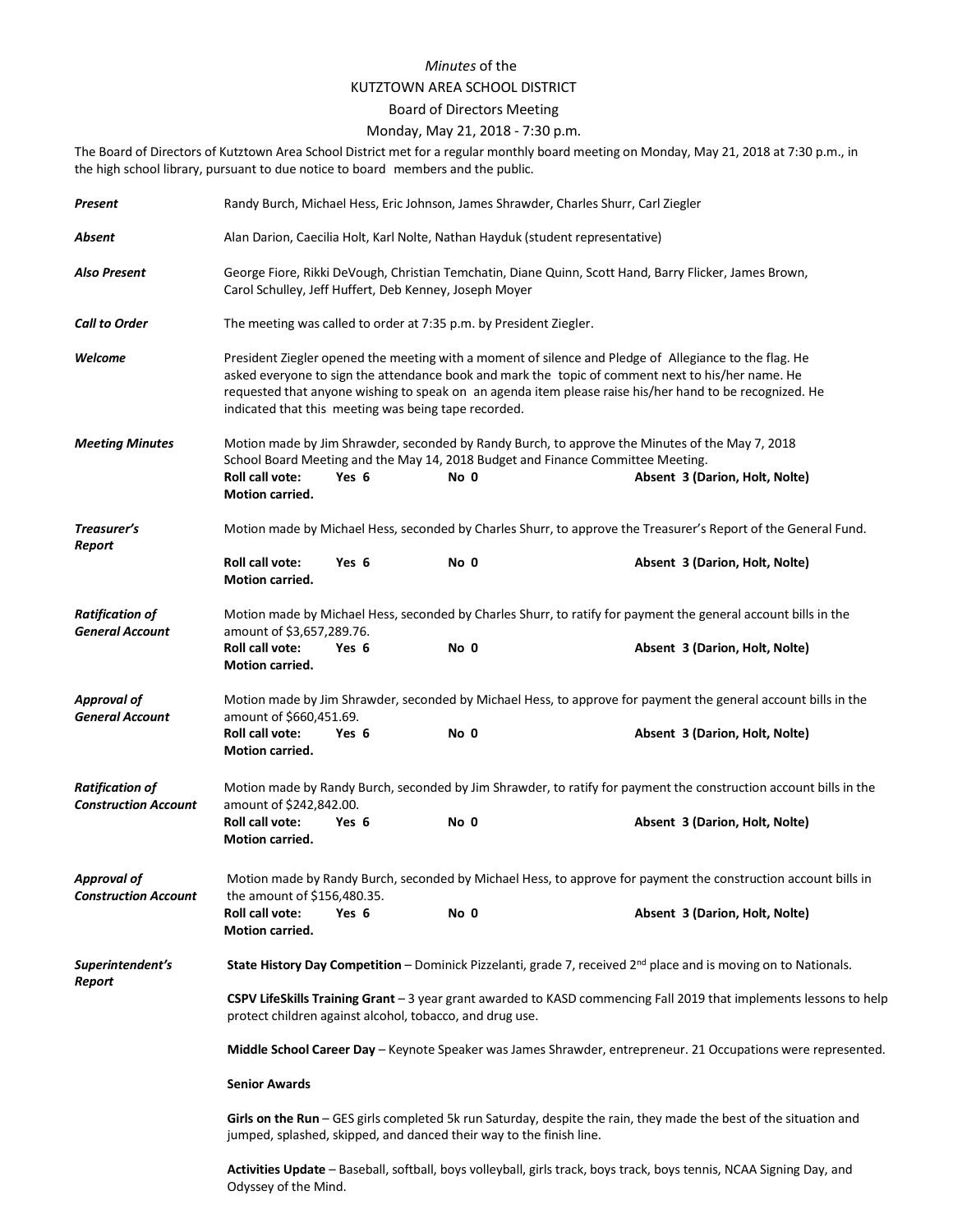| <b>Board Committee</b><br><b>Reports</b>                                                                                                               | <b>T.C.C.</b>                                                                                                                                                                                                                                                       | No report.                                                                                                                                                                                                                                                                                                                                                                                                                                                                                                                      |                                                                                                                                                                                                                                                                                                                                                                                                                                                                                                                                                                                                                                                                                                                                                                                                                                                                                                                                                                                                                                                                                                                                                                                                                                                                                                                                                                                                                                                                                                                                                                                                                                                                                                                                                                                                                                                                                                                                                           |                                                                                                            |                                |  |  |  |
|--------------------------------------------------------------------------------------------------------------------------------------------------------|---------------------------------------------------------------------------------------------------------------------------------------------------------------------------------------------------------------------------------------------------------------------|---------------------------------------------------------------------------------------------------------------------------------------------------------------------------------------------------------------------------------------------------------------------------------------------------------------------------------------------------------------------------------------------------------------------------------------------------------------------------------------------------------------------------------|-----------------------------------------------------------------------------------------------------------------------------------------------------------------------------------------------------------------------------------------------------------------------------------------------------------------------------------------------------------------------------------------------------------------------------------------------------------------------------------------------------------------------------------------------------------------------------------------------------------------------------------------------------------------------------------------------------------------------------------------------------------------------------------------------------------------------------------------------------------------------------------------------------------------------------------------------------------------------------------------------------------------------------------------------------------------------------------------------------------------------------------------------------------------------------------------------------------------------------------------------------------------------------------------------------------------------------------------------------------------------------------------------------------------------------------------------------------------------------------------------------------------------------------------------------------------------------------------------------------------------------------------------------------------------------------------------------------------------------------------------------------------------------------------------------------------------------------------------------------------------------------------------------------------------------------------------------------|------------------------------------------------------------------------------------------------------------|--------------------------------|--|--|--|
|                                                                                                                                                        | <b>PSBA</b>                                                                                                                                                                                                                                                         | On behalf of Mrs. Holt, Dr. Fiore reported the Annual Convention of Berks County School Directors was<br>held on April 24.                                                                                                                                                                                                                                                                                                                                                                                                      |                                                                                                                                                                                                                                                                                                                                                                                                                                                                                                                                                                                                                                                                                                                                                                                                                                                                                                                                                                                                                                                                                                                                                                                                                                                                                                                                                                                                                                                                                                                                                                                                                                                                                                                                                                                                                                                                                                                                                           |                                                                                                            |                                |  |  |  |
|                                                                                                                                                        | <b>BCIU</b>                                                                                                                                                                                                                                                         | Mr. Ziegler reported a new Chief Information Officer was hired.                                                                                                                                                                                                                                                                                                                                                                                                                                                                 |                                                                                                                                                                                                                                                                                                                                                                                                                                                                                                                                                                                                                                                                                                                                                                                                                                                                                                                                                                                                                                                                                                                                                                                                                                                                                                                                                                                                                                                                                                                                                                                                                                                                                                                                                                                                                                                                                                                                                           |                                                                                                            |                                |  |  |  |
|                                                                                                                                                        | <b>BCTC</b>                                                                                                                                                                                                                                                         | No report.                                                                                                                                                                                                                                                                                                                                                                                                                                                                                                                      |                                                                                                                                                                                                                                                                                                                                                                                                                                                                                                                                                                                                                                                                                                                                                                                                                                                                                                                                                                                                                                                                                                                                                                                                                                                                                                                                                                                                                                                                                                                                                                                                                                                                                                                                                                                                                                                                                                                                                           |                                                                                                            |                                |  |  |  |
|                                                                                                                                                        | P&C                                                                                                                                                                                                                                                                 | On behalf of Mrs. Holt, Dr. Fiore reported the committee received an update on Literacy Framework,<br>elementary report cards, and the completion of PSSA and AP testing. The committee reviewed Policies<br>815, 815.1, and 818.<br>Mr. Burch reported the grand opening of the stadium was held May $6th$ . The committee received an<br>update on the football league proposal and reviewed football enrollment numbers. They also received<br>an extended season payscale proposal and a review of open coaching positions. |                                                                                                                                                                                                                                                                                                                                                                                                                                                                                                                                                                                                                                                                                                                                                                                                                                                                                                                                                                                                                                                                                                                                                                                                                                                                                                                                                                                                                                                                                                                                                                                                                                                                                                                                                                                                                                                                                                                                                           |                                                                                                            |                                |  |  |  |
|                                                                                                                                                        | ECC                                                                                                                                                                                                                                                                 |                                                                                                                                                                                                                                                                                                                                                                                                                                                                                                                                 |                                                                                                                                                                                                                                                                                                                                                                                                                                                                                                                                                                                                                                                                                                                                                                                                                                                                                                                                                                                                                                                                                                                                                                                                                                                                                                                                                                                                                                                                                                                                                                                                                                                                                                                                                                                                                                                                                                                                                           |                                                                                                            |                                |  |  |  |
|                                                                                                                                                        | <b>Facilities</b>                                                                                                                                                                                                                                                   | Mr. Burch reported the committee received an update on the GES generator replacement, and they<br>discussed the Administration Building water heater, timeline for McClure Project, and a donation for<br>LED message board in the high school gymnasium.                                                                                                                                                                                                                                                                       |                                                                                                                                                                                                                                                                                                                                                                                                                                                                                                                                                                                                                                                                                                                                                                                                                                                                                                                                                                                                                                                                                                                                                                                                                                                                                                                                                                                                                                                                                                                                                                                                                                                                                                                                                                                                                                                                                                                                                           |                                                                                                            |                                |  |  |  |
|                                                                                                                                                        | Student<br>No report.<br>Achievement                                                                                                                                                                                                                                |                                                                                                                                                                                                                                                                                                                                                                                                                                                                                                                                 |                                                                                                                                                                                                                                                                                                                                                                                                                                                                                                                                                                                                                                                                                                                                                                                                                                                                                                                                                                                                                                                                                                                                                                                                                                                                                                                                                                                                                                                                                                                                                                                                                                                                                                                                                                                                                                                                                                                                                           |                                                                                                            |                                |  |  |  |
| Personnel<br>1.<br>2.<br>3.<br>2018.<br>4.<br>22, 2018.<br>5.<br>6.<br>\$9.75 per hour:<br>7.<br>8.<br>9.<br>Roll call vote:<br><b>Motion carried.</b> |                                                                                                                                                                                                                                                                     | at a rate of \$9.75 per hour:<br>Yes 6                                                                                                                                                                                                                                                                                                                                                                                                                                                                                          | Motion made by Randy Burch, seconded by Eric Johnson, to approve the following personnel items:<br>The approval of Jennifer Mason as a High School Biology teacher effective August 14, 2018 at a salary of<br>\$62,482 per Master's Degree, Step 3, of the KATA/KASD contract.<br>The approval of the resignation of Julie Clark as High School Colorguard Instructor, effective May 31, 2018.<br>The approval of the resignation of Carol Fairchild as Volunteer Memorial Garden Advisor, effective April 17,<br>The approval of Gordon Holland as interim Maintenance Facilitator at a rate of \$20.50 per hour, effective May<br>The approval of Karen A. Voytas as a participant in the Senior Volunteer Tax Exchange Program for the 2017-<br>2018 school year, effective May 22, 2018.<br>The approval of the following students for summer Technology Department help for summer 2018 at a rate of<br>Michael Hill<br><b>Sydney Sheetz</b><br>The approval of Sarah Seng as an Extended School Year Paraeducator at a rate of \$14.00 per hour.<br>The approval of the following summer maintenance help for summer 2018 for a term not to exceed 12 weeks,<br><b>Isaac Mengel</b><br>Austin Lubak<br>The approval of the following coaches, advisors, and stipends for the 2018-2019 school year:<br>\$7,100.00<br>HS Head Varsity Football Coach<br>Joseph Moyer<br>Lauren Pera<br>Volunteer Cheerleading Coach<br>Carol Schulley<br>Volunteer Memorial Garden Advisor<br>10. The approval of the following resource persons and stipends for the 2017-2018 school year:<br>\$300.00<br>Vickie Bastian<br>(for Jenna Ziegler)<br>Debra Kenney<br>(for Kylie LaSota)<br>\$300.00<br>11. The approval of the following resource persons and stipends for the 2018-2019 school year:<br>Andrea Stern<br>(for Katharine Mannai)<br>\$300.00<br>\$300.00<br>(for Melanie Chester)<br><b>Kristin Haring</b><br>Absent 3 (Darion, Holt, Nolte)<br>No 0 |                                                                                                            |                                |  |  |  |
| <b>Conference Requests</b>                                                                                                                             | Motion made by Eric Johnson, seconded by Charles Shurr, to approve the following conference requests:<br>The approval of employee #1650 to attend the NAESP PreK-8 Principals Conference in Orlando, Florida on July 9-<br>1.<br>10, 2018, at a cost of \$1,510.00. |                                                                                                                                                                                                                                                                                                                                                                                                                                                                                                                                 |                                                                                                                                                                                                                                                                                                                                                                                                                                                                                                                                                                                                                                                                                                                                                                                                                                                                                                                                                                                                                                                                                                                                                                                                                                                                                                                                                                                                                                                                                                                                                                                                                                                                                                                                                                                                                                                                                                                                                           |                                                                                                            |                                |  |  |  |
|                                                                                                                                                        | 2.                                                                                                                                                                                                                                                                  | 18-22, 2018, at a cost of \$987.15.                                                                                                                                                                                                                                                                                                                                                                                                                                                                                             |                                                                                                                                                                                                                                                                                                                                                                                                                                                                                                                                                                                                                                                                                                                                                                                                                                                                                                                                                                                                                                                                                                                                                                                                                                                                                                                                                                                                                                                                                                                                                                                                                                                                                                                                                                                                                                                                                                                                                           | The approval of employee #1044 to attend the AP Summer US History Institute in Baltimore, Maryland on June |                                |  |  |  |
|                                                                                                                                                        | <b>Roll call vote:</b><br>Motion carried.                                                                                                                                                                                                                           | Yes 5                                                                                                                                                                                                                                                                                                                                                                                                                                                                                                                           | No 0                                                                                                                                                                                                                                                                                                                                                                                                                                                                                                                                                                                                                                                                                                                                                                                                                                                                                                                                                                                                                                                                                                                                                                                                                                                                                                                                                                                                                                                                                                                                                                                                                                                                                                                                                                                                                                                                                                                                                      | N/A 1 (Shrawder)                                                                                           | Absent 3 (Darion, Holt, Nolte) |  |  |  |
| <b>Summer Work Program</b>                                                                                                                             | Motion made by Michael Hess, seconded by Jim Shrawder, to approve the summer work program and the following<br>staffing for 2018:                                                                                                                                   |                                                                                                                                                                                                                                                                                                                                                                                                                                                                                                                                 |                                                                                                                                                                                                                                                                                                                                                                                                                                                                                                                                                                                                                                                                                                                                                                                                                                                                                                                                                                                                                                                                                                                                                                                                                                                                                                                                                                                                                                                                                                                                                                                                                                                                                                                                                                                                                                                                                                                                                           |                                                                                                            |                                |  |  |  |
|                                                                                                                                                        | Instructor:<br>Paraeducators:                                                                                                                                                                                                                                       | Erin Tenney<br>Felicia Loughery                                                                                                                                                                                                                                                                                                                                                                                                                                                                                                 |                                                                                                                                                                                                                                                                                                                                                                                                                                                                                                                                                                                                                                                                                                                                                                                                                                                                                                                                                                                                                                                                                                                                                                                                                                                                                                                                                                                                                                                                                                                                                                                                                                                                                                                                                                                                                                                                                                                                                           | <b>Heather Arbuckle</b>                                                                                    | Placeholder                    |  |  |  |